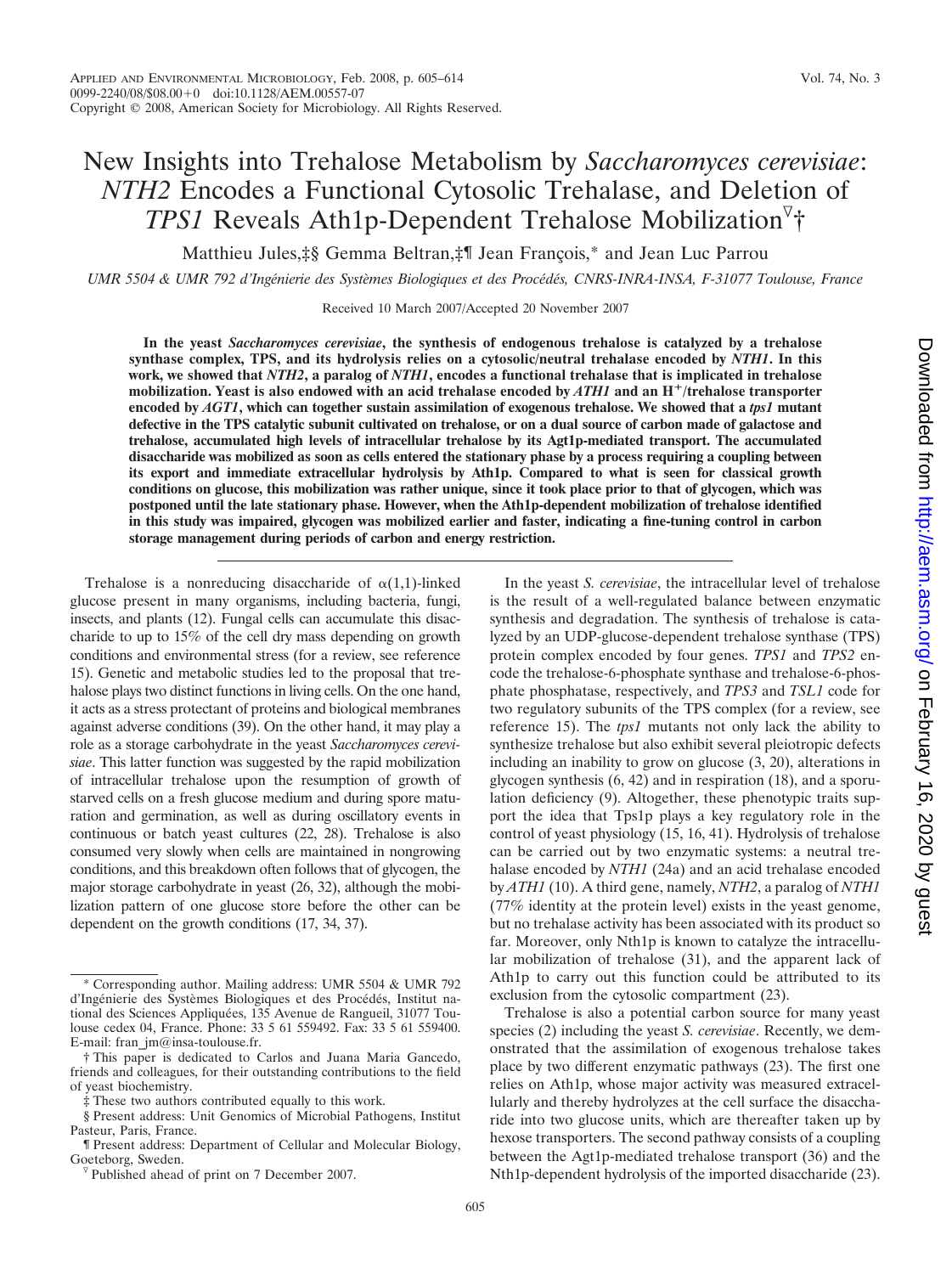| Strain name/<br>mutation | Genotype                                                                                                            | Reference<br>or source |
|--------------------------|---------------------------------------------------------------------------------------------------------------------|------------------------|
| <b>CEN.PK113-7D</b>      | a $MAL2-8^c$ SUC2                                                                                                   | 45                     |
| <b>CEN.PK113-1A</b>      | $\alpha$ MAL2-8 <sup>c</sup> SUC2                                                                                   | 45                     |
| tps1                     | a MAL2-8° SUC2 ura3-52 tps1 $\Delta$ ::URA3                                                                         | 18                     |
| ath1                     | a MAL2-8° SUC2 ath1 $\Delta$ :: $\text{k}$ anMX4                                                                    | 23                     |
| nth1                     | a MAL2-8° SUC2 nth1 $\Delta$ ::kanMX4                                                                               | 23                     |
| nth1 nth2                | a MAL2-8° SUC2 leu2 nth1 $\Delta$ ::kanMX4 nth2 $\Delta$ ::LEU2                                                     | 23                     |
| $ath1$ nth $1$           | a MAL2-8° SUC2 ath1 $\Delta$ ::kanMX4 nth1 $\Delta$ ::kanMX4                                                        | 23                     |
| $ath1$ nth $1$ nth $2$   | a MAL2-8° SUC2 leu2 ath1 $\Delta$ ::kanMX4 nth1 $\Delta$ ::kanMX4 nth2 $\Delta$ ::LEU2                              | 23                     |
| tps1 nth1                | a MAL2-8° SUC2 ura3-52 tps1 $\Delta$ ::URA3 nth1 $\Delta$ ::kanMX4                                                  | This study             |
| tps1 nth2                | a MAL2-8° SUC2 ura3-52 leu2 tps1 $\Delta$ ::URA3 nth2 $\Delta$ ::LEU2                                               | This study             |
| tps1 nth1 nth2           | a MAL2-8° SUC2 ura3-52 leu2 tps1 $\Delta$ ::URA3 nth1 $\Delta$ ::kanMX4 nth2 $\Delta$ ::LEU2                        | This study             |
| tps1 nth1 nth2 ath1      | a MAL2-8° SUC2 ura3-52 leu2 tps1 $\Delta$ ::URA3 nth1 $\Delta$ ::kanMX4 nth2 $\Delta$ ::LEU2 ath1 $\Delta$ ::kanMX4 | This study             |
| tps1 ath1                | a MAL2-8° SUC2 ura3-52 tps1 $\Delta$ ::URA3 ath1 $\Delta$ ::kanMX4                                                  | This study             |
| tps1 nth1 apg1           | a MAL2-8° SUC2 ura3-52 leu2 tps1 $\Delta$ ::URA3 nth1 $\Delta$ ::kanMX4 nth2 $\Delta$ ::LEU2 apg1 $\Delta$ ::kanMX4 | This study             |
| tps1 nth1 nth2 apg1      | a MAL2-8° SUC2 ura3-52 leu2 tps1 $\Delta$ ::URA3 nth1 $\Delta$ ::kanMX4 nth2 $\Delta$ ::LEU2 apg1 $\Delta$ ::kanMX4 | This study             |

| TABLE 1. Strains used in this study |  |  |  |  |  |  |
|-------------------------------------|--|--|--|--|--|--|
|-------------------------------------|--|--|--|--|--|--|

It is noteworthy that the expression of *AGT1*, which encodes a high-affinity  $H^+$ -disaccharide symporter and belongs to the major facilitator superfamily (for a review, see reference 8), is dependent on the *MAL* system (19). This feature explains why the Agt1-Nth1p pathway is defective in *mal*-negative strains, as for instance in the BY background (4).

During our investigation of the physiological properties of *S. cerevisiae tps1* mutants cultivated on trehalose or on a dual carbon source, i.e., galactose and trehalose, we observed that the Agt1pdependent accumulation of intracellular trehalose was followed by a rapid mobilization of this intracellular store. This mobilization occurred when the exogenous carbon source was no longer available, and surprisingly, before that of glycogen. Our work led to the finding that the major degradation of endogenous trehalose takes place in the absence of Nth1p and Nth2p. We here report that the mobilization of intracellular trehalose involved its export and cleavage into glucose at the cell surface by Ath1p.

#### **MATERIALS AND METHODS**

**Media and culture conditions.** Yeast cells were routinely cultured in shake flasks (1-liter Erlenmeyer flasks with a working volume of 200 ml) at 30°C in YN synthetic medium  $(1.7 \text{ g liter}^{-1} \text{ yeast nitrogen base without amino acids and})$ without ammonium sulfate [Difco Laboratories]) and 5 g liter  $^{-1}$  ammonium sulfate. The carbon source was either 2% trehalose or 2% galactose plus 1% trehalose (wt/vol). YN medium was buffered at pH 4.8 by the addition of 14.3 g liter<sup>-1</sup> succinic acid and 6 g liter<sup>-1</sup> NaOH (23). The growth was followed by measuring the absorbance at 600 nm with an Easyspec IV spectrophotometer (Safas, Monaco, France). Optical density at  $600 \text{ nm}$  (OD<sub>600</sub>) values could be converted to cell dry mass by use of a calibration curve that was previously established for the CEN.PK113-7D strain under these growth conditions, i.e., 0.41 g liter<sup>-1</sup> of dry cell for one  $OD_{600}$  unit. The maximal specific growth rate  $(\mu_{\text{max}})$  of the cultures was calculated by fitting an exponential regression over the experimental data points as described in reference 32. These points were selected so that they led to a correlation coefficient  $(r^2)$  higher than 0.998.

All experiments reported in this work have been performed at least three times, starting from independent precultures and independent medium preparation. For the sake of clarity, the figures report data from one representative experiment only.

**Cell transfer and drug treatment.** For transfer of (pre)stationary-phase cells, yeast culture was divided into equal parts and centrifuged for 2 min at 4,000  $\times$ *g*. The pellets were rinsed once with sterile water to discard extracellular trehalose traces. They were resuspended in either the initial YN trehalose culture medium or a fresh YN medium without a carbon source buffered at pH 5 or 7. By use of the same procedure, yeast cells were also suspended in a trehalosedepleted YN medium which was obtained from stationary-phase  $Ath1<sup>+</sup>$  cells. The inhibition of sugar uptake was carried out by the addition of NaF (final concentration, 50 mM) as described previously (23). Samples for the measurement of extracellular sugar and intracellular trehalose and glycogen levels were taken over a period of at least 200 h.

**Strain and plasmid construction.** The prototrophic *MAL* constitutive CEN.PK113-7D strain (*MAT***a** *MAL2-8<sup>c</sup> SUC2* [45]) was used as the wild type and the host strain for mutant constructions (Table 1). Constructions of *tps1*, *nth1*, *nth2*, *ath1*, *nth1 nth2*, and *nth1 nth2 ath1* null mutants have been described in previous works (18, 23). The construction of the *atg1* mutant was carried out by homologous recombination with a PCR product that was obtained as follows. A 2.8-kb fragment bearing the *atg1*::*kanMX4* allele was amplified by PCR using genomic DNA from BY *agt1*::Kan<sup>r</sup> from the Euroscarf mutant collection (http: //web.uni-frankfurt.de/fb15/mikro/euroscarf/index.html) (4) and primers ATG1- 600 (5'-TTCCCGTTAATCATCTTTTC-3') and ATG1+600 (5'-CGGATCCT AATACCAATTCT-3). Correct replacement of the gene in the mutant strain was analyzed by PCR. Strains that combined *tps1*, *nth1*, *nth2*, and *atg1* mutations were obtained by use of classical genetics procedures, i.e., crosses, sporulation, and marker-based selection (Table 1). The construction of the *NTH2*-overexpressing plasmid (pNTH2) used in this work has been previously described, and this plasmid was referred to as pGRSd-NTH2 (23).

**Determination of intracellular trehalose and glycogen and extracellular sug**ars. Cell samples corresponding to  $15$  to  $30$  OD<sub>600</sub> were quickly harvested and centrifuged for 2 min at  $4,000 \times g$  in screw-cap microfuge tubes, and the pellet was used for glycogen and trehalose level determination (33). Trehalose in the culture medium was measured by adding 0.6 ml of 0.2 M Na-acetate, pH 5.2, to 0.4 ml of supernatant, followed by digestion with trehalase as described before. Glucose in the medium was directly measured using a glucose oxidase assay (kit 540; Sigma-Aldrich). The values for glycogen and trehalose were given as equivalent glucose per  $OD_{600}$  unit. One  $OD_{600}$  unit corresponds to  $1.4 \times 10^6$  cells or 0.4 mg cell dry mass.

**Preparation of extracts and enzyme assays.** Yeast cells (equivalent dry mass, 30 mg) were harvested by centrifugation  $(3,000 \times g, 5 \text{ min}, 4^{\circ}\text{C})$  and resuspended in 0.5 ml of extraction buffer (20 mM HEPES, pH 7.1, 1 mM EDTA, 100 mM KCl, completed just before use with 1 mM dithiothreitol and 1 mM phenylmethylsulfonyl fluoride). The cell suspension was vigorously disrupted by vortexing in the presence of 1 g of glass beads for four 30-s periods at 4°C. After centrifugation (16,000  $\times$  *g* for 10 min), the supernatant was used as a crude extract for enzyme assays. Acid trehalase activity was measured as previously described (23) in a total volume of 0.5 ml containing 315 mM sodium citrate, pH 4.5, 1.4 mM EDTA, and 55 mM trehalose. Unless otherwise stated, the neutral trehalase was assayed as previously described (29) in a total volume of 0.5 ml containing 20 mM HEPES (pH 7.1), 2.5 mM CaCl<sub>2</sub>, and 50 mM trehalose. One unit is defined as the amount of enzyme that catalyzes the hydrolysis of  $1 \mu$ mol of trehalose per minute under the conditions of the assay.

### **RESULTS**

**Rapid mobilization of intracellular trehalose store in** *tps1* **mutants cultivated on trehalose.** In recent work, we showed that the growth of *S. cerevisiae* on trehalose as the sole carbon source was strictly respiratory, with a maximal growth rate of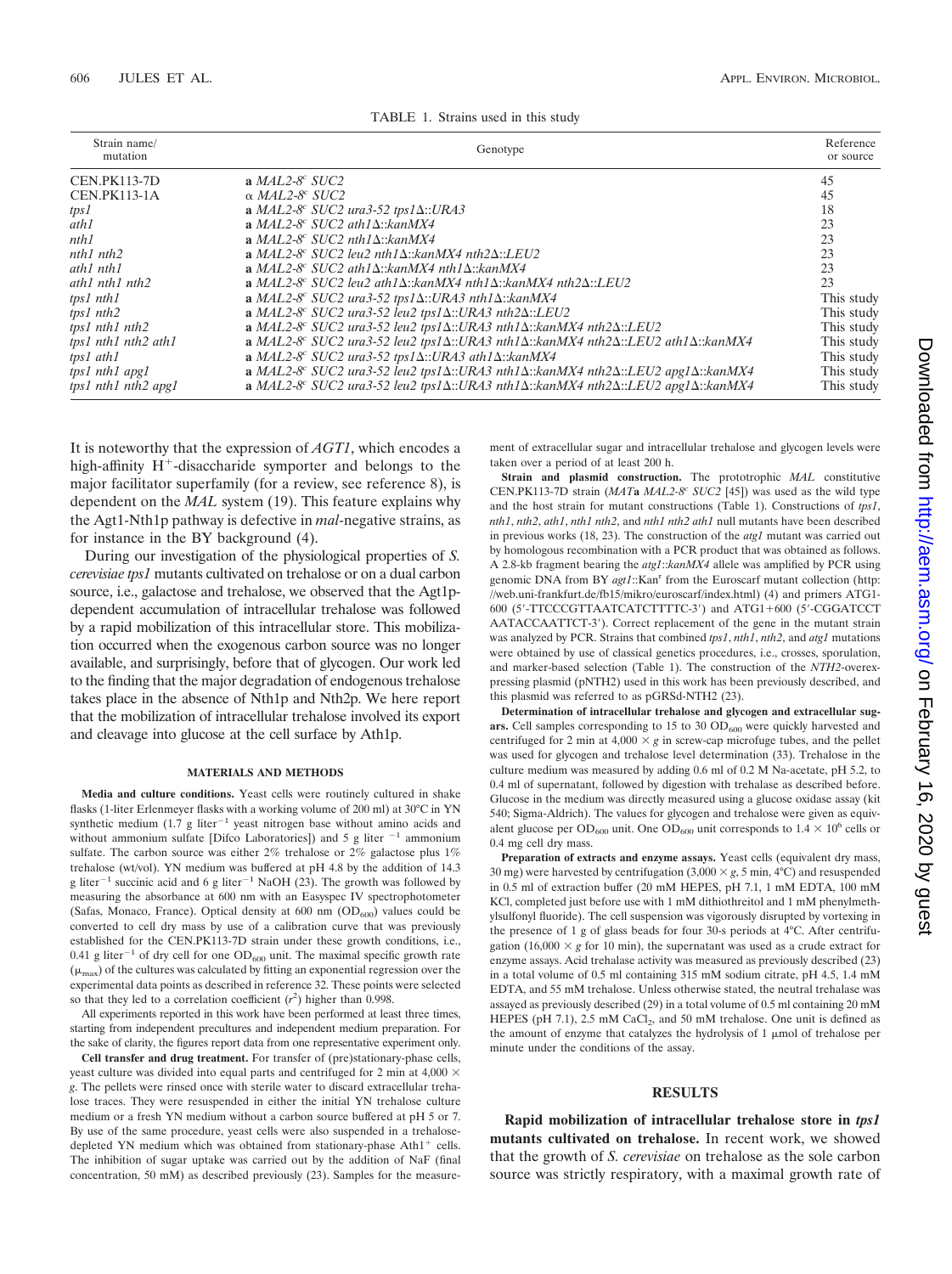

FIG. 1. The loss of *TPS1* triggered the breakdown of intracellular trehalose independently of neutral trehalases. Cultures were performed on YN medium set at pH 4.8 with 2% (wt/vol) trehalose. Wild-type (WT) CEN.PK113-7D strain (A) and its derivative *tps1* (B), *tps1 nth2* (C), and *tps1 nth1 nth2* (D) mutants are shown. Symbols:  $\mathbf{\times}$ , OD;  $\blacktriangle$ , extracellular trehalose;  $\triangle$ , intracellular trehalose;  $\heartsuit$ , glycogen. For the sake of clarity, the time scales were arbitrary arranged so that all the strains enter the stationary phase simultaneously, at the time when exogenous trehalose has been completely consumed (vertical dashed line).

about 0.07 h<sup>-1</sup> (22, 23). Under this condition, wild-type cells accumulated intracellular trehalose to up to 10% of the dry mass (Fig. 1A). The disaccharide was then partially mobilized (a drop from 10 to  $\sim 6\%$  of dry mass) during a transition phase preceding the entrance of cells into stationary phase. It then remained at this level for about 150 to 200 h and was further degraded very slowly without being completely exhausted even after 700 h of culture. Glycogen also accumulated with the growth and reached a maximum of 12% of dry mass at the end

of the growth phase on trehalose (Fig. 1A). It remained at this high level for about 100 h in the stationary phase, which was followed by a very slow mobilization to drop by only 30% over the next 200 h of the culture.

The loss of *TPS1* function did not modify the specific growth rate on trehalose, although the biomass yield was about 10% lower than that for the wild type (Fig. 1B). Also, this genetic defect did not prevent the accumulation of intracellular trehalose, which reached a maximal level comparable to that in the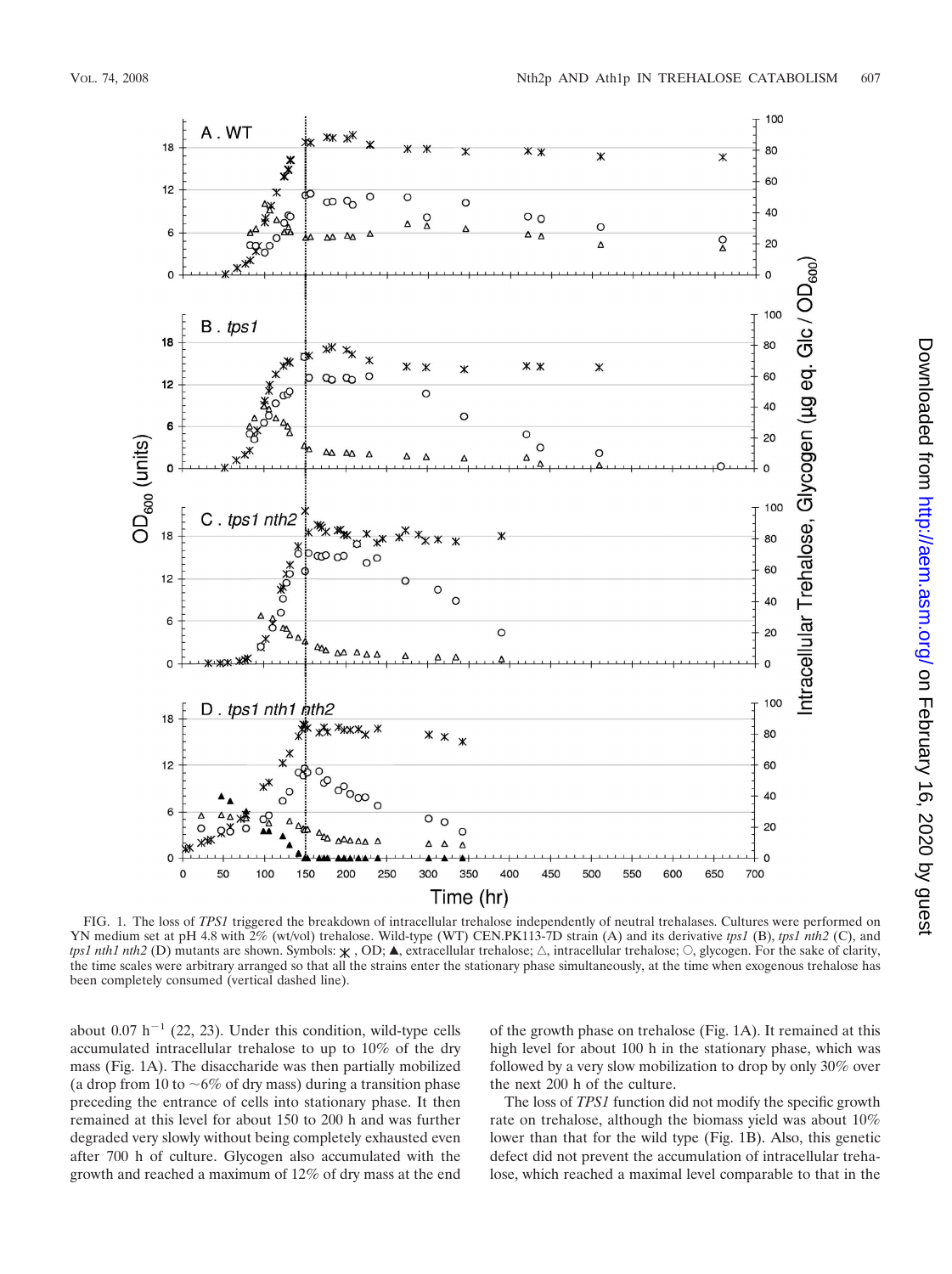

FIG. 2. Ath1p is indispensable for the complete mobilization of intracellular trehalose in a *tps1* mutant. Cells were cultivated in YN medium set at pH 4.8 containing  $2\%$  (wt/vol) galactose and  $1\%$  (wt/vol) trehalose. Symbols are as in Fig. 1.

wild-type cells at the end of the exponential phase of growth. This result favored the idea that in wild-type cells, the accumulation of trehalose arose mainly from the active uptake of exogenous trehalose by the *AGT1*-encoded transporter (36). In contrast to what was seen for the wild-type cells, however, the mobilization of trehalose was faster in *tps1* cells. Most of the disaccharide was consumed during the short transition phase that preceded the entrance into the stationary phase, while the remaining part was slowly mobilized and fully depleted in less than 300 h (Fig. 1B). The deletion of *TPS1* also significantly modified the pattern of glycogen degradation, which started earlier than in the wild-type strain and was almost complete after 300 h of growth in the stationary phase (Fig. 2B). Taken together, these results revealed a notable impact of *TPS1* deletion that promoted a rapid trehalose mobilization and reversed the usual observation that trehalose degradation follows that of glycogen during the stationary phase of growth (14, 26, 32).

**The** *tps1***-promoted intracellular trehalose mobilization is independent of neutral trehalases.** To know whether *NTH1* and/or *NTH2* was implicated in this rapid mobilization of intracellular trehalose, we carried out similar experiments with *tps1* mutants from which either one or both of the *NTH1* and *NTH2* genes were further deleted. The growth of the *tps1 nth1* mutant on this carbon source was twofold lower than that for the wild type or the *tps1* mutant  $(0.03 \text{ versus } 0.07 \text{ h}^{-1})$ , due to the absence of the Agt1p-Nth1p-dependent pathway (23). In spite of this growth rate reduction, the deletion of *NTH1* did not modify the pattern of trehalose accumulation and breakdown (data not shown). The deletion of *NTH2* in the *tps1* strain had no notable effect on growth rate and trehalose accumulation. We nevertheless repeatedly found that the mobilization of the accumulated trehalose was lower than that in the *tps1* cells during the transition period and extended beyond the onset of the stationary phase (Fig. 1C). The *nth1 nth2 tps1* mutant exhibited the combined phenotypes mentioned for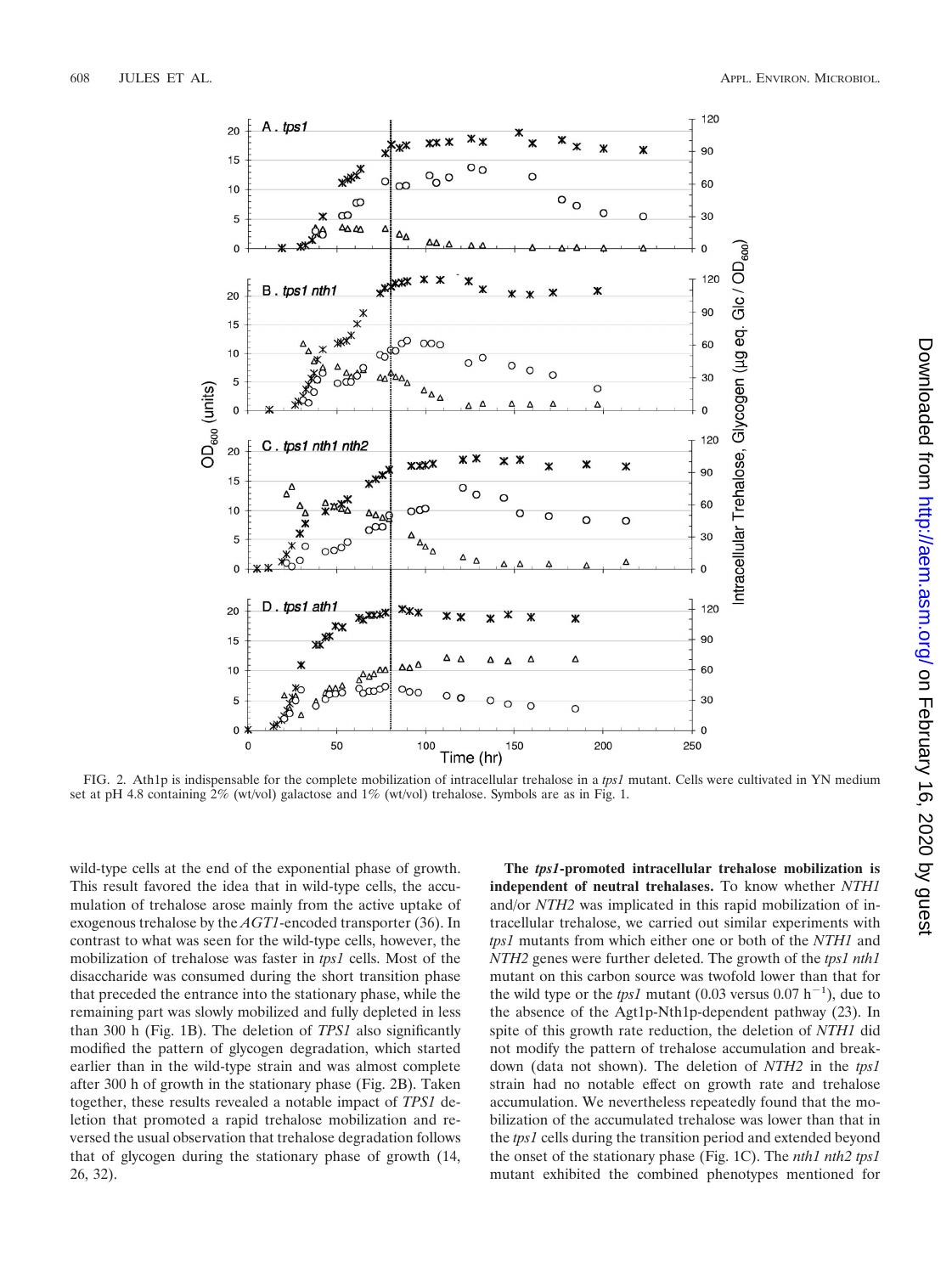*nth1* and *nth2* mutants (Fig. 1D), which indicated that rapid and sustained trehalose mobilization in a *tps1* mutant was largely independent of both Nth1p and Nth2p.

**The mobilization of cytosolic trehalose is dependent on Ath1p.** The finding of intracellular trehalose mobilization in a *tps1* mutant lacking both *NTH1* and *NTH2* prompted us to investigate whether this phenotype could be attributed to the trehalase encoded by *ATH1*. Since Ath1p is essential for growth on trehalose in the absence of the Agt1p-Nth1p pathway (23), it was not possible to investigate this question using a *tps1 nth1 nth2* mutant that was further defective in Ath1p. We circumvented this difficulty by cultivating the quadruple *tps1 nth1 nth2 ath1* mutant in a galactose medium containing trehalose, since this medium is permissive for the growth of *tps1* mutants and enables trehalose accumulation by Agt1pmediated transport (35). Under this condition, the culture of the *tps1* strain followed a biphasic growth (Fig. 2A), i.e., a first phase corresponding to the growth on galactose followed by a second purely oxidative growth phase on the remaining trehalose and on the ethanol produced from galactose catabolism. At the time when the latter two carbon sources were depleted, cells entered the stationary phase, and trehalose that had accumulated during the growth to  $\sim$ 25 µg eq Glc/OD<sub>600</sub> (6% of dry mass) was readily degraded. As already observed in Fig. 1, the mobilization of the disaccharide occurred prior to that of glycogen. The deletion of *NTH1* in the *tps1* mutant did not alter the growth kinetic but resulted in a twofold increase of trehalose content in the postdiauxic phase of growth (Fig. 2B). Quite interestingly, the *tps1 nth1 nth2* mutant accumulated even more trehalose than the *tps1 nth1* mutant (Fig. 2C). Altogether, these results provided additional genetic evidence that *NTH2* may encode a functional trehalase.

This experimental setup described above then allowed study of the role of acid trehalase by deletion of *ATH1* from a *tps1 nth1 nth2* strain. As can be seen in Fig. 2D, this mobilization was actually dependent on Ath1p, since the deletion of *ATH1* completely prevented this degradation. In this mutant, the trehalose level remained at about 17% of the dry mass in the stationary phase, and it was even higher in the *tps1 ath1 nth1 nth2* mutant defective in all three trehalases, reaching the exceptional level of 25% of the cell dry mass (data not shown). It can also be seen from this figure that glycogen was mobilized in  $\alpha$ th1 mutants earlier than in the Ath<sup>1+</sup> cells and as soon as cells entered the stationary phase. It is thus possible that this degradation of glycogen compensated for the lack of trehalose mobilization to supply the cells with carbon and energy during stationary phase.

**The mobilization of intracellular trehalose by Ath1p requires the export of the disaccharide.** Recently, we showed that a significant part of Ath1p activity was measured extracellularly (23). We therefore assumed that the remaining intracellular, most probably vacuolar, trehalase activity (1, 24) could be responsible for trehalose catabolism, similarly to the vacuolar glucoamylase-dependent degradation of glycogen during the late stationary phase (46, 47). Since this later process is dependent on *ATG1*, which encodes a serine/threonine protein kinase required for autophagy (27, 40), we evaluated whether trehalose degradation followed the same fate as glycogen by disrupting *ATG1* in both *tps1 nth2* and *tps1 nth1 nth2* mutants. Contrary to expectation, these mutants were still able to mo-



FIG. 3. Intracellular trehalose mobilization and its export into the medium. Trehalose-loaded *tps1 nth1 nth2* cells cultivated on YN trehalose were centrifuged, washed once with water, resuspended in a fresh medium free of any carbon source, and set at pH 5.0 (empty symbols) or 7.0 (full symbols). (Top) Mobilization of intracellular trehalose  $(\triangle, \blacktriangle)$  and glycogen  $(\bigcirc, \blacklozenge)$ . (Bottom) Trehalose exported from intracellular stores and measured in the culture medium ( $\Diamond$ ,  $\blacklozenge$ ).

bilize trehalose with the same kinetic observed for their isogenic control strains (data not shown), while glycogen mobilization was altered as previously reported (46). Altogether, these data showed that macroautophagy did not bring intracellular trehalose to the vacuole for subsequent cleavage, even though this pathway was functional under our growth conditions and actively participated in glycogen catabolism.

We therefore examined the possibility that the mobilization of intracellular trehalose relied on the extracellular pool of Ath1p (23). As a first step to evaluate this mechanism, we took advantage of the pH sensitivity of Ath1p, since we previously showed that Ath1p-dependent trehalose assimilation was optimal at pH 5.0 and was severely impaired at neutral pH (23). Thus, the *tps1 nth1 nth2* mutant was cultivated on a trehalose medium at pH 4.8 until it had accumulated enough disaccharide (onset of stationary phase) (Fig. 1D). These trehaloseloaded *tps1 nth1 nth2* cells were then transferred to a carbonfree minimal medium set at pH 5 or 7. As shown in Fig. 3, the mobilization of intracellular trehalose was faster in yeast cells resuspended in a pH 5.0 medium, whereas the converse was found for glycogen degradation. This result is an additional evidence of a close interaction between these two glucose stores in the management of carbon and energy during poor growth conditions. More importantly, we detected the presence of trehalose in the resuspension culture medium, indicating that the disaccharide was exported out of the cells. In both culture media, a transient burst of trehalose that was about five times higher in the culture medium at pH 7.0 than at pH 5.0 was observed, in agreement with a higher Ath1p activity at this latter pH (23). After the peak, trehalose declined and re-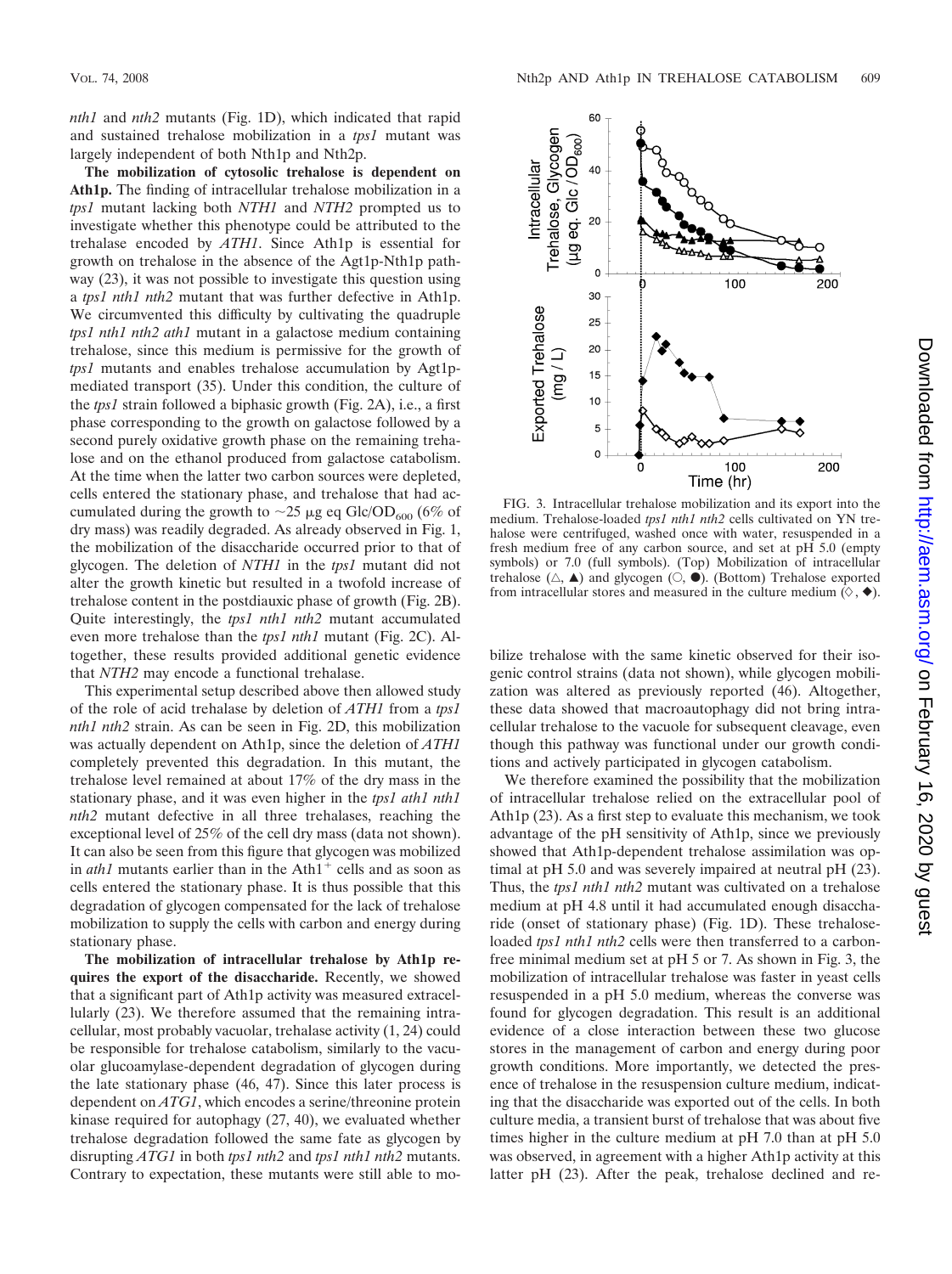

FIG. 4. Lack of Ath1p results in a weak trehalose accumulation in the medium. Trehalose-loaded *tps1 nth1 nth2 ath1* mutant cells cultivated on YN containing galactose-trehalose were transferred into carbon-free medium (vertical dashed line). Intracellular trehalose ( $\triangle$ , control;  $\blacktriangle$ , after transfer) and trehalose exported in the culture medium after the transfer  $(\bullet)$  in fresh medium set at pH 5.0 with no carbon source (continuous line) or in a filtered, trehalose-exhausted medium from  $Ath1<sup>+</sup>$  strain cultivated to the stationary phase (dashed line).

mained at very low but detectable levels of approximately 0.05 mM. Altogether, these results favored the idea that the mobilization of an intracellular trehalose store in a *tps1* mutant cultivated on trehalose requires the export of the disaccharide and its hydrolysis at the cell surface by Ath1p.

**The trehalase Ath1p exerts a pull effect on the export of intracellular trehalose.** To further demonstrate the occurrence of a trehalose export, we transferred trehalose-loaded *tps1 nth1 nth2 ath1* mutant cells in a carbon-free medium set at pH 5.0. Following this transfer, the disaccharide was immediately expulsed from the medium and accumulated to 100 mg/liter after 200 h of incubation, without a significant decrease of the intracellular store (Fig. 4). This result indicated that the equilibrium between trehalose export and Agt1p-mediated import was in favor of the intracellular location of the disaccharide. The export of trehalose and the partition between intracellular and extracellular disaccharide were not modified when yeast cells were transferred in a medium set at pH 7.0 (data not shown), indicating that the effect of increasing the pH (Fig. 3) merely affected the activity of Ath1p. Very interestingly, the presence of extracellular Ath1p shifted this equilibrium and resulted in a net mobilization of the intracellular trehalose. This was shown by transferring trehalose-loaded *tps1 nth1 nth2 ath1* (Ath1<sup>-</sup>) cells in a filtered, carbon-depleted growth medium obtained from a culture of the *tps1 nth1 nth2* (Ath1<sup>+</sup>) strain grown to stationary phase. According to our previous data (23), free secreted Ath1p (approximately 5% of the total activity) can be found in the supernatant of stationary-phase culture on trehalose. As indicated in Fig. 4, the presence of this "exogenous" Ath1p activity in the resuspension medium partially prevented the accumulation of trehalose in the medium while promoting the complete intracellular depletion of the disaccharide (not shown). Altogether, these results indicated that extracellular trehalose cleavage into glucose by Ath1p is necessary for the efficient export of the disaccharide.

To further validate the fact that the trehalose was expulsed and cleaved at the cell surface by Ath1p, we repeated the experiment in the presence of NaF, as this drug is reported to inhibit carbon metabolism and hence indirectly block the consumption of extracellular glucose (23, 38). As expected, the exposure of *tps1 nth1 nth2* (Ath1<sup>+</sup>) cells to 50 mM NaF before the onset of stationary phase suddenly stopped the assimilation

of extracellular trehalose and caused growth cessation (Fig. 5). Moreover, this drug treatment enhanced the mobilization of intracellular trehalose, with a complete depletion after 100 h of incubation. Concomitantly, glucose increased in the culture medium to up to 6 g/liter as a result of the Ath1p-dependent hydrolysis of both the residual trehalose from the medium  $(\sim 4)$ g/liter at the time when NaF was added) and the exported intracellular trehalose store. As a control, we carried out the same experiment with *tps1 nth1 nth2* (Ath1<sup>+</sup>) cells cultivated in galactose as the sole carbon source so it could not accumulate any intracellular trehalose. The addition of NaF to these cells did not cause any release of glucose into the culture medium. This result confirmed that the production of glucose in trehalose-loaded *tps1 nth1 nth2* cells after NaF treatment was strictly dependent on the disappearance of its intracellular trehalose store.

**The export of trehalose also takes place in Tps1cells.** The experiments presented above relied on the finding that yeast cells can accumulate a large amount of trehalose through the Agt1p transporter when this sugar is present in the medium. Under this condition, we found that a *tps1* mutant exhibited a rapid mobilization of its intracellular store, which seemed to occur by the export of trehalose and its extracellular cleavage by Ath1p. The question was therefore whether this singular event was truly specific to the lack of *TPS1*. When we studied *nth1 nth2 ATH1* cells cultivated on glucose or galactose as the sole carbon source, we found that trehalose accumulated through de novo synthesis. It is shown in Fig. 6 that the treatment of these yeast cells with NaF caused a sudden depletion of the trehalose store concomitantly with the accumulation of free glucose in the culture medium. In addition, when this strain was cultivated in glucose or galactose medium supplemented with 10  $g \cdot$  liter<sup>-1</sup> trehalose as previously done for the *tps1* mutant, the glucose that was released in the medium arose from the cleavage of trehalose that remained in the growth medium and the one that was exported from the cells (data not shown). Altogether, these results indicate that the export of trehalose in the medium was neither triggered by the loss of *TPS1* function nor induced by the presence of extracellular trehalose.

The fact that an export of trehalose could be seen for  $Tps1$ <sup>+</sup> cells allowed us to verify whether the export of the disaccharide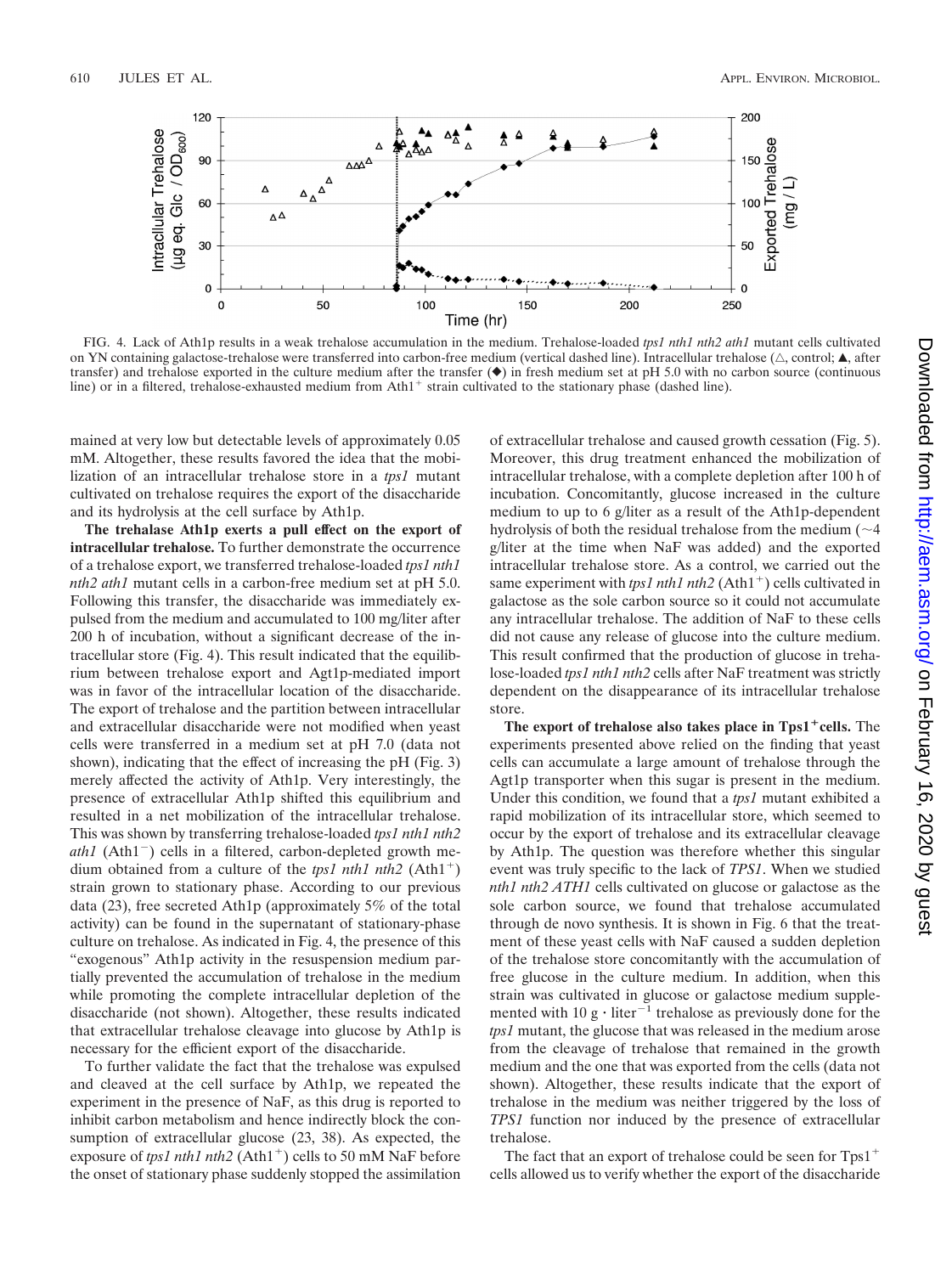

FIG. 5. Addition of NaF to Ath1<sup>+</sup> cells provoked a complete depletion of intracellular trehalose, which was recovered in the culture medium as free glucose. Trehalose-loaded cells of the *tps1 nth1 nth2* strain cultivated on galactose-trehalose (empty symbols) were treated with 50 mM NaF (vertical dashed line; full symbols). Symbols:  $\chi$ , OD;  $\Delta$  and  $\blacktriangle$ , intracellular trehalose;  $\odot$  and  $\blacktriangle$ , glycogen;  $\Diamond$ , exogenous trehalose as the substrate. Free glucose in the medium ( $\blacksquare$ ) as measured by glucose oxidase assay after NaF treatment. This glucose arose from Ath1p-dependent hydrolysis of both the residual exogenous trehalose  $(\blacklozenge)$  and the exported intracellular trehalose store. The total carbon after NaF treatment as given in glucose equivalents  $(\Box)$  includes free glucose in the medium (see above) plus glucose resulting from in vitro trehalase treatment of the culture medium.

was dependent upon the  $H^+$ /trehalose transporter encoded by *AGT1*. To this end, the wild type and an *agt1* mutant were cultivated on galactose until the stationary phase and were then treated with 50 mM NaF as described above. In both cases, glucose appeared in the medium (data not shown), indicating that the export of trehalose was not due to the reversal of its uptake by Agt1p.

*NTH2* **encodes a functional trehalase.** Data in Fig. 1 and 2 suggested that *NTH2*, the paralog of *NTH1*, may encode a functional trehalase. To gain additional evidence for a role for *NTH2* in trehalose metabolism, we tested if the overexpression of *NTH2* could rescue the growth defect of an *ath1nth1* mutant on trehalose. This experiment was unsuccessful, suggesting that *NTH2* encodes a weakly active or nonfunctional trehalase. We therefore carried out enzymatic measurement using various trehalase mutants. As indicated in Table 2, the deletion of *NTH1* in either the wild type or the *tps1* or *ath1* mutant led to a 75% decrease in neutral trehalase activity measured at pH 7.0. The residual 25% activity could be attributed to the product of *NTH2*, since it was abolished by the deletion of this gene in *nth1*, *ath1 nth1*, or *tps1 nth1* mutants. In contrast, the overexpression of *NTH2* in an *nth1* mutant resulted in an approximately 10-fold increase of trehalose-hydrolyzing activity.

From data in Table 2, it can be proposed that the *NTH2* dependent trehalase activity is dependent on the growth medium, since the "residual neutral trehalase activity" *nth1* was about fivefold higher in cells cultivated on trehalose than in stationary-phase cells on glucose. Moreover, this activity is undetectable during growth on glucose and began to be detected at the onset of the diauxic shift to reach a maximum of about 10 milliunits/mg protein (or 0.2 units/g cell dry mass) in the stationary phase. While further biochemical and genetic analyses are currently under way, we verified that Nth2p was optimally active at a neutral pH (Table 2) and at a temperature of 30 to 35°C and displayed an apparent *Km* of about 10 mM for trehalose (data not shown).

## **DISCUSSION**

Despite the fact that trehalose has been the focus of many studies over decades, several issues remained ambiguous with respect to the enzymatic machinery devoted to this disaccharide. In this work, we provided two major results that clarify some of these long-standing enquiries. First, we showed that *NTH2*, a paralog of *NTH1*, encodes a functional neutral trehalase. Second, we demonstrated that the extracellular acid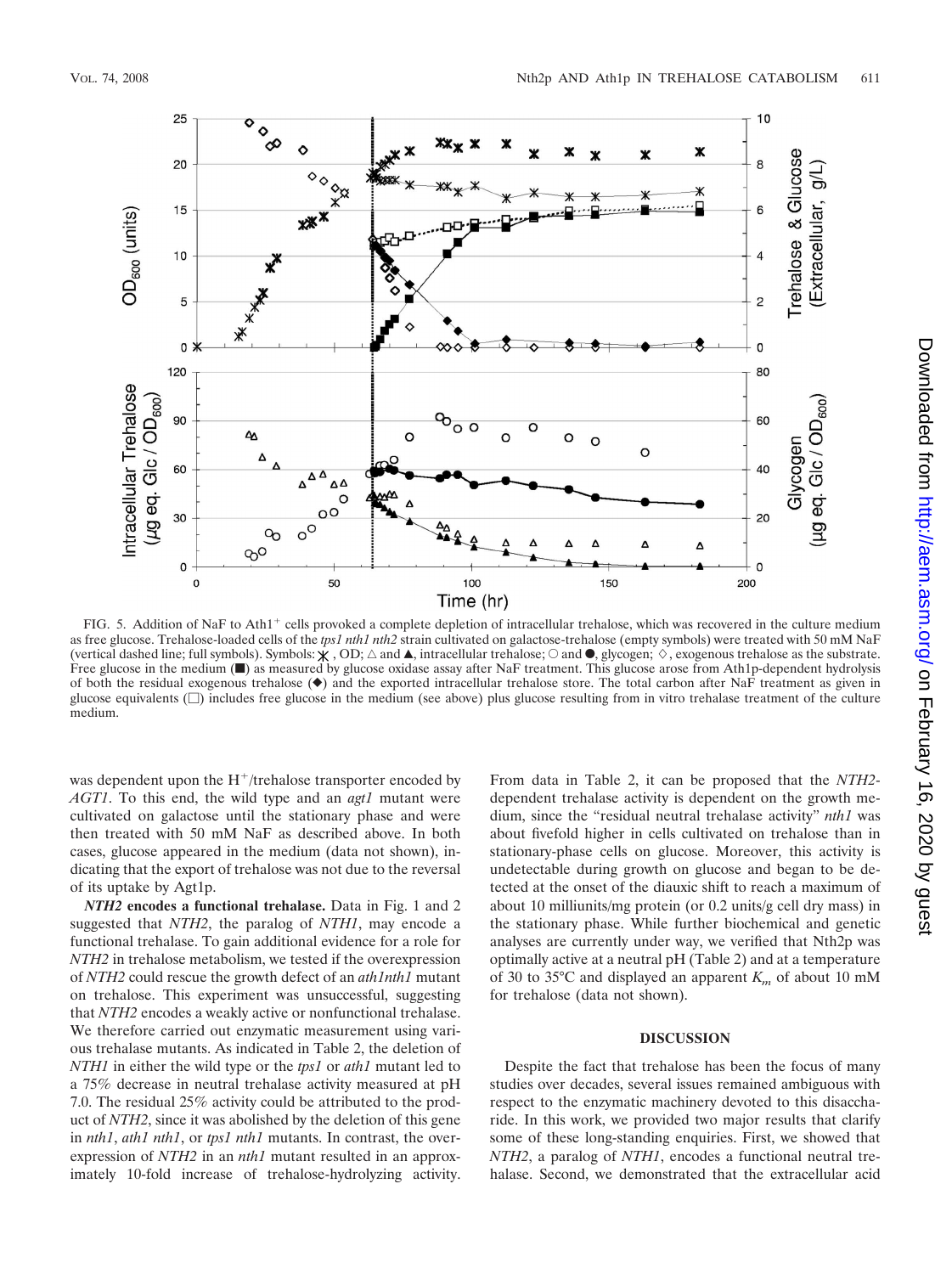

FIG. 6. Addition of NaF to Tps1<sup>+</sup> cells provoked a depletion of intracellular trehalose store, which was recovered in the culture medium as free glucose. The *nth1 nth2* (Tps1<sup>+</sup> Ath1<sup>+</sup>) strain was grown on galactose as the sole carbon source. Details and symbols are as for Fig. 5.

trehalase encoded by *ATH1* can be implicated in the mobilization of endogenous trehalose, and we showed that this process required an export of the disaccharide. On top of these findings, we reinforced previous findings (6, 15, 26) on the

TABLE 2. Assay of extracellular (acid) and cytosolic (neutral) trehalases with different mutants and growth conditions

|                  |                 | Activity (units/g dry mass) of $\alpha$ :   |                                      |  |  |
|------------------|-----------------|---------------------------------------------|--------------------------------------|--|--|
| Medium           | Strain/genotype | Cytosolic (neutral)<br>trehalase            | Extracellular<br>(acid)<br>trehalase |  |  |
| YPD              | Wild type       | 0.79~(2.51 <sup>b</sup> )                   | ND                                   |  |  |
|                  | ath1            | 0.82~(3.07 <sup>b</sup> )                   | ND                                   |  |  |
|                  | nth1            | 0.18                                        | ND                                   |  |  |
|                  | ath1 nth1       | $0.15$ 0.03 (pH 8.0),<br>$0.06$ (pH $6.0$ ) | ND                                   |  |  |
|                  | nth1 nth2       | 0.0                                         | ND                                   |  |  |
|                  | ath1 nth1 nth2  | 0.0                                         | ND                                   |  |  |
|                  | nth1 pNTH2      | 1.41                                        | ND                                   |  |  |
| $YN +$ trehalose | Wild type       | 3.81                                        | 1.81                                 |  |  |
|                  | nth1            | 1.14                                        | 1.89                                 |  |  |
|                  | tps1 nth1       | 0.93                                        | 1.68                                 |  |  |
|                  | tps1 nth1 nth2  | 0.0                                         | 1.04 $(0.13^c)$                      |  |  |
| $YN$ Gal +       | Wild type       | 3.80                                        | 1.80                                 |  |  |
| trehalose        | tps1 nth1 nth2  | 0.0                                         | 1.55                                 |  |  |

*<sup>a</sup>* Neutral and acid trehalases were assayed at pH 7.1 and 4.8, respectively, in crude extracts from stationary-phase cells. Values given are means of three independent experiments. ND, not determined.

Value of acid trehalase activity measured at pH 7.1.

existence of an interconnection between trehalose and glycogen in yeast cell carbon storage management.

No trehalase activity has ever been attributed to Nth2p, in spite of a strong sequence similarity with Nth1p, which led some authors to suggest that this protein might be a regulator of Nth1p (30). In this work, we provided genetic and biochemical evidence that *NTH2* encodes a functional cytosolic/neutral trehalase with a measurable activity in the stationary phase on glucose or during growth on trehalose. This result is in accordance with the expression level of *NTH2*, which is low during the exponential phase of growth on glucose, increases in the late exponential phase, and peaks at the onset of the stationary phase (31). Curiously, a similar pattern of expression has been also found for *NTH1* (32), although the enzymatic activity of Nth1p followed an opposite trend (13). This opposite profile is explained by a posttranscriptional control of Nth1p by a cyclic AMP-dependent protein kinase phosphorylation that takes place during growth on glucose and causes its activation (30). Whether Nth2p is also regulated by this type of mechanism is an open question. Moreover, while a weak intervention of Nth2p in trehalose mobilization has been uncovered in the experimental context of this work, it still remains to identify other situations that may support its physiological function in yeast.

In a recent work, we demonstrated that the bulk of acid trehalase activity encoded by *ATH1* was localized at the cell surface and that this localization accounted for the growth of yeast on trehalose (23). However, we did not exclude the possibility that the residual fraction of Ath1p could be located in the vacuoles (1), thus enabling an autophagy-dependent trehalose mobilization. Autophagy is indeed a self-eating, starva-

 $b$  Activity measured after a preincubation for 15 min with 1 mM MgATP and 0.1 mM cyclic AMP.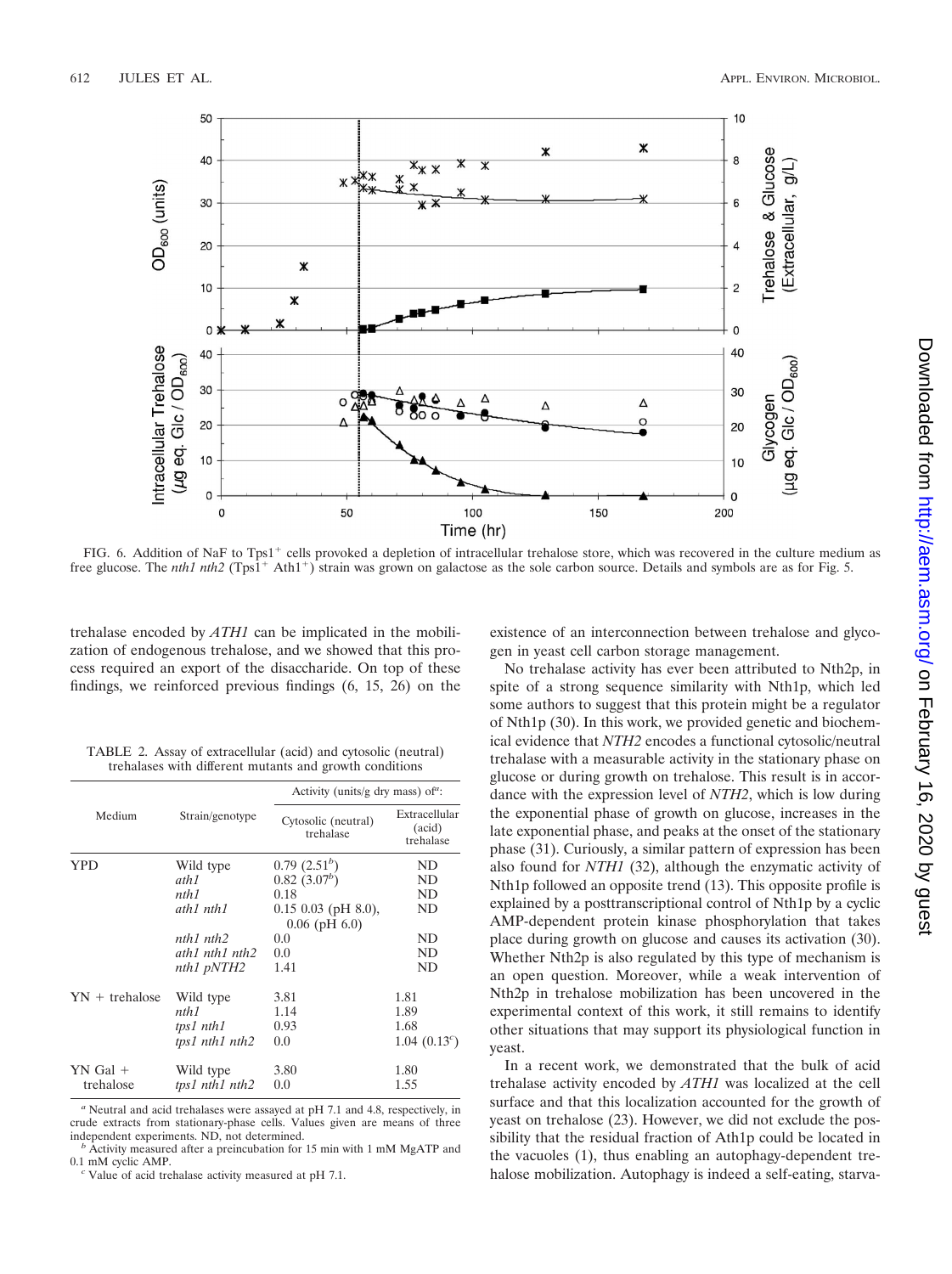tion-induced process, in which various cytoplasmic components such as organelles and cytoplasm are delivered into the vacuole for degradation. The outcome of this process is probably to allow basic building blocks to be regenerated. Such turnover of a large amount of cytoplasm is essential for survival under nutrient-depleted conditions, a condition that de facto matched with the timing and putative role of trehalose consumption observed at the end of growth on trehalose medium. We explored this hypothesis by use of *tps1* mutants with deletion of *ATG1*. This mutation blocks early steps of doublemembrane vesicle formation, not only in macroautophagy (autophagosomes) but also in the cytoplasm-to-vacuole targeting biosynthetic pathway. Since the latter appears to exclude bulk cytoplasm and occurs during vegetative conditions to deliver hydrolases into the vacuole, the *atg1* mutant was expected in our study to prevent cytosolic trehalose sequestration into the autophagosomes. Contrary to expectation, this mutation did not alter the intracellular trehalose pattern, although a clear effect of the *atg1* mutation on glycogen mobilization was observed in total, in agreement with results from Roach's group (46, 47). We concluded that this pathway did not contribute to trehalose catabolism. Other forms of autophagy processes, such as microautophagy that involves the direct engulfment of cytoplasm at the surface of the vacuole (11, 25) or a yet unknown sugar transport system from cytoplasm to vacuole, could not be totally excluded. However, our experimental data strongly support the notion that the intracellular degradation of trehalose involved its export and cleavage into glucose at the cell surface. In favor of this mechanism, the deletion of *ATH1* in the *tps1* mutant resulted in a moderate accumulation of trehalose in the medium. In addition, the efficiency of trehalose export was promoted by the activity of Ath1p, which indicated a pull effect of this enzyme on the export of the disaccharide.

Very little is known about sugar exporters in the yeast *S. cerevisiae*, despite a growing number of characterized hexose transporters in this microorganism (43). The physiological significance of most of the 20 hexose transporter proteins has not been elucidated so far, and some of them could be important under atypical growth conditions. As an example, an in vivo expulsion of internal glucose was observed when yeast cells growing in maltose-limiting continuous conditions were exposed to an excess of exogenous maltose (21). This expulsion was explained as a means to prevent a massive entry of glucose into glycolysis and the dissipation of metabolic energy. With respect to trehalose, an export of this disaccharide has been already reported for germinating yeast cells (7). In a previous work, we showed that the Agt1- $H^+$ /trehalose symporter also called Mal11p allows the import of trehalose into yeast cells (36). Whether this transporter can also catalyze the reverse reaction, i.e., the export of trehalose, remains an open question, but the possibility is attractive. Using isolated plasma membrane vesicles, it was indeed shown that nonconcentrative maltose transport is possible in the absence of an electrochemical gradient and that maltose transport is in principle reversible (5, 44). Here, we found that this Agt1p/Mal11p transporter cannot mediate the export of trehalose in vivo under the experimental conditions described herein.

Expression studies with wild-type cells showed that *ATH1* is regulated by the carbon source: Ath1p activity is low in the

presence of fermentable sugars, including galactose, and high during the stationary phase of growth on glucose or during growth on respiratory substrates (24, 38). Our finding that trehalose was readily mobilized during stationary phase in *tps1* mutants was originally considered as a singular trait associated with the loss of *TPS1*. Taking into account the expression data presented above, this active mobilization was apparently quite logical. However, the export system was shown to be active whatever the carbon source and *TPS1* allele, raising the question of why such mobilization did not occur in wild-type Tps1 cells during the stationary phase. A hypothesis to account for this preservation of the trehalose store in wild-type cells is the existence of a "sugar in-out cycling" due to the concomitant and compartmentalized activities of Ath1p and of the trehalose synthase complex, respectively. Accordingly, as for *ATH1*, genes encoding the TPS complex are derepressed and Tps1p activity is also increased when cells enter stationary phase (3, 15), allowing de novo synthesis of the disaccharide. The absence of Tps1p may break down this cycling, revealing a potent degradation of trehalose in this *tps1* mutant context. Based on our study, Ath1p likely plays the leading role in this cycling, favoring outward migration of the disaccharide with the immediate, extracellular cleavage of trehalose into glucose moieties that can be assimilated by the cells.

Finally, these experiments revealed that *tps1* mutants present increased energy demand as soon as they face starvation conditions. We also showed in this work that this mutant cultivated on a medium that contains trehalose delayed its glycogen mobilization to after that of trehalose. In this context, earlier and faster glycogen degradation was triggered when trehalose mobilization was prevented. At this stage, our data do not allow for a molecular mechanism that explains the compensatory mechanism between the two glucose stores to be proposed. From a physiological viewpoint, these results definitively pose trehalose as an important energy store in yeast and reveal a fine-tuning control in carbon storage management under starvation conditions.

## **ACKNOWLEDGMENTS**

This work was supported in part by the ACI program "Microbiology and Pathogenicity" of the French Ministry of Education. G.B. was supported by a 1-year Marie Curie Young Training Fellowship (no. HPMT-EC-2000-00135) as part of her Ph.D. thesis in J.F.'s laboratory. M.J. was supported by a doctoral grant from the French Ministry of Education and Research.

#### **REFERENCES**

- 1. **Alizadeh, P., and D. J. Klionsky.** 1996. Purification and biochemical characterization of the *ATH1* gene product, vacuolar acid trehalase, from *Saccharomyces cerevisiae*. FEBS Lett. **391:**273–278.
- 2. **Barnett, J. A.** 1997. Sugar utilization by *Saccharomyces cerevisiae*, p. 35–43. *In* F. K. Zimmermann and K. D. Entian (ed.), Yeast sugar metabolism. Technomic Publishing Co. Inc., Lancaster, PA.
- 3. **Blazquez, M. A., and C. Gancedo.** 1995. Mode of action of the *qcr9* and *cat3* mutations in restoring the ability of *Saccharomyces cerevisiae tps1* mutants to grow on glucose. Mol. Gen. Genet. **249:**655–664.
- 4. **Brachmann, C. B., A. Davies, G. J. Cost, E. Caputo, J. Li, P. Hieter, and J. D. Boeke.** 1998. Designer deletion strains derived from *Saccharomyces cerevisiae* S288C: a useful set of strains and plasmids for PCR-mediated gene disruption and other applications. Yeast **14:**115–132.
- 5. **Brondijk, T. H., W. N. Konings, and B. Poolman.** 2001. Regulation of maltose transport in *Saccharomyces cerevisiae*. Arch. Microbiol. **176:**96–105.
- 6. **Cannon, J. F., J. R. Pringle, A. Fiechter, and M. Khalil.** 1994. Characterization of glycogen-deficient *glc* mutants of *Saccharomyces cerevisiae*. Genet-ics **136:**485–503.
- 7. **Cuber, R., E. C. Eleutherio, M. D. Pereira, and A. D. Panek.** 1997. The role